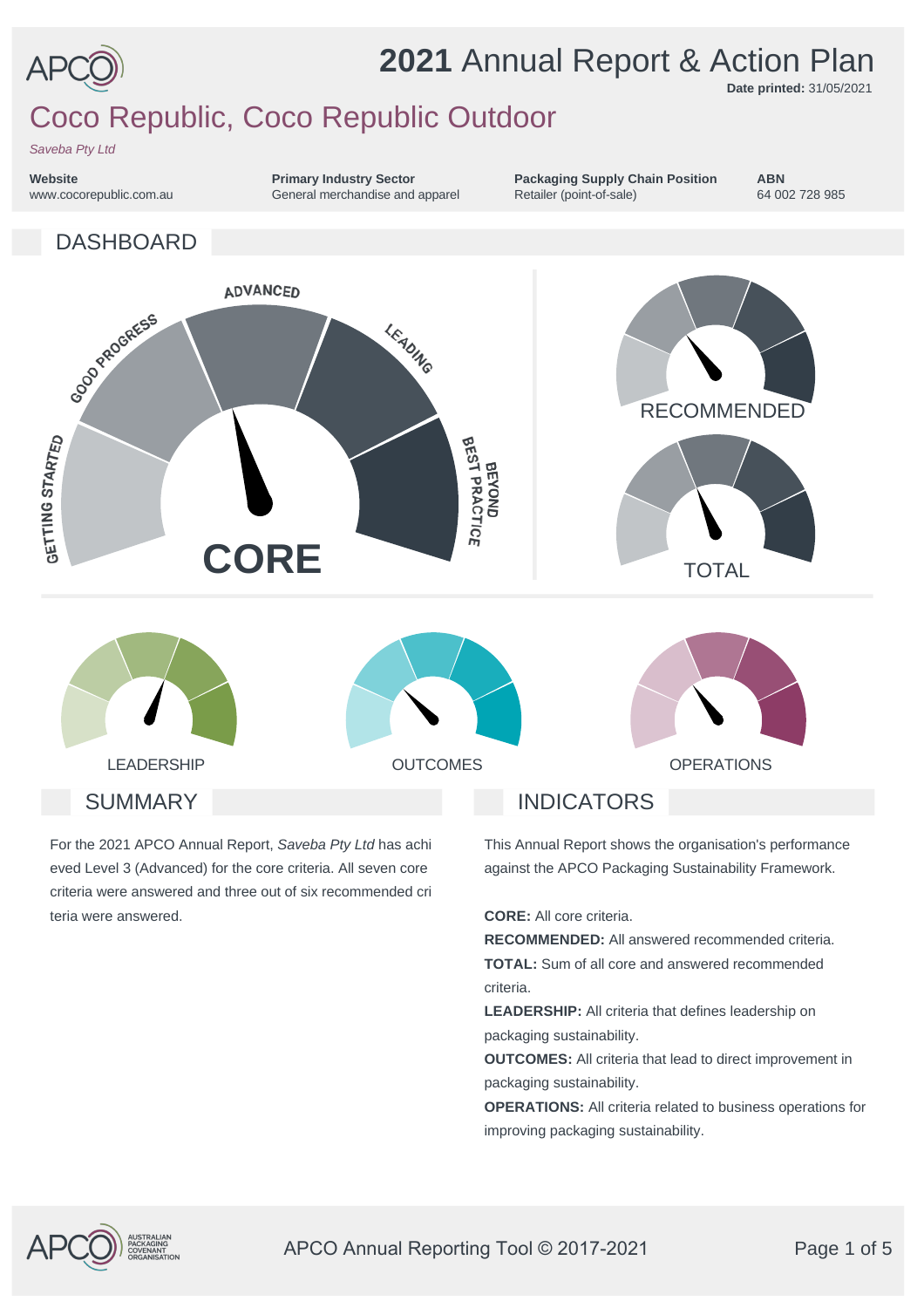

# Coco Republic, Coco Republic Outdoor

*Saveba Pty Ltd*



### ABOUT THE APCO FRAMEWORK

The APCO Packaging Sustainability Framework (the Framework) aims to provide a consistent and transparent framework for assessing and tracking packaging sustainability across organisations. The Framework consists of thirteen independent criter ia that belong to three separate categories. These categories are (i) Leadership, (ii) Packaging Outcomes and (iii) Operation s. The diagram above shows the different criteria included within each of these three categories.

There are two types of criteria within the Framework:

**• Core criteria** are mandatory and must be answered by all Members when completing the Annual Reporting Tool.

**• Recommended criteria** are not mandatory, but Members are encouraged to complete as many recommended criteria as possible.

Each criteria is divided into five levels of performance ranging from 'getting started' to 'beyond best practice'. The diagram ab ove illustrates the key differences between performance levels. Please see www.packagingcovenant.org.au for more informa tion.

## ABOUT APCO

APCO is a co-regulatory, not for profit organisation that partners with government and industry to reduce the harmful impact of packaging on the Australian environment. APCO promotes sustainable design and recycling initiatives, waste to landfill re duction activities and circular economy projects. APCO Annual Reports are a key Membership obligation, providing Member organisations with a transparent method to track their packaging sustainability performance. Annual reporting also supplies A PCO with valuable data and information to identify industry trends and advancements.

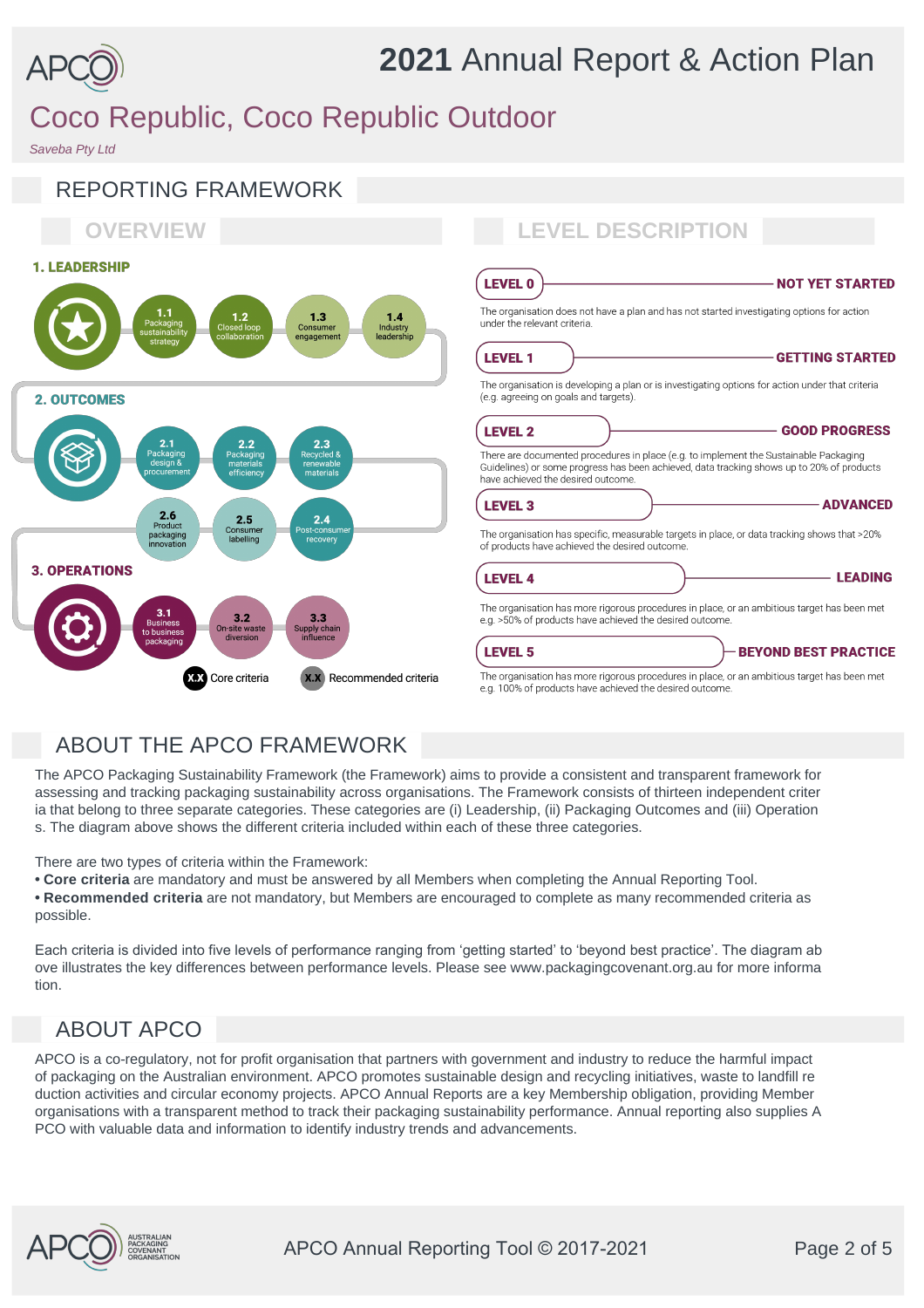

# **2021** Annual Report & Action Plan

# Coco Republic, Coco Republic Outdoor

*Saveba Pty Ltd*

### **COMMITMENTS**

The Action Plan detailed below, is a public commitment to advancing packaging sustainability outcomes as a Member of APCO. Members are encouraged to have a comprehensive internal plan with the steps they will take to fulfill their commitments.

Criteria 1.1 PACKAGING SUSTAINABILITY STRATEGY (core)

#### **5. Beyond best practice**

Your organisation is committed to: Publicly reporting progress towards packaging sustainability.

#### Criteria 1.2 CLOSED-LOOP COLLABORATION (core)

#### **3. Advanced**

**Your organisation is committed to:** Ensuring that rigorous processes are implemented to collect data for the purpos es of monitoring the performance of the closed loop collaboration.

#### Criteria 1.3 CONSUMER ENGAGEMENT (recommended)

#### **Not relevant**

**Your organisation has indicated that this criteria is not relevant.**

#### Criteria 1.4 INDUSTRY LEADERSHIP (recommended)

#### **2. Good progress**

Your organisation is committed to: (1) Investigating collaborative or industry leadership actions to improve packagin g sustainability. (2) Being involved in a program or initiative to improve packaging sustainability through collaboration a nd leadership.

#### Criteria 2.1 PACKAGING DESIGN & PROCUREMENT (core)

#### **2. Good progress**

Your organisation is committed to: Reviewing or starting to review your packaging with reference to the Sustainable Packaging Guidelines (SPG) or equivalent to identify any improvement opportunities.

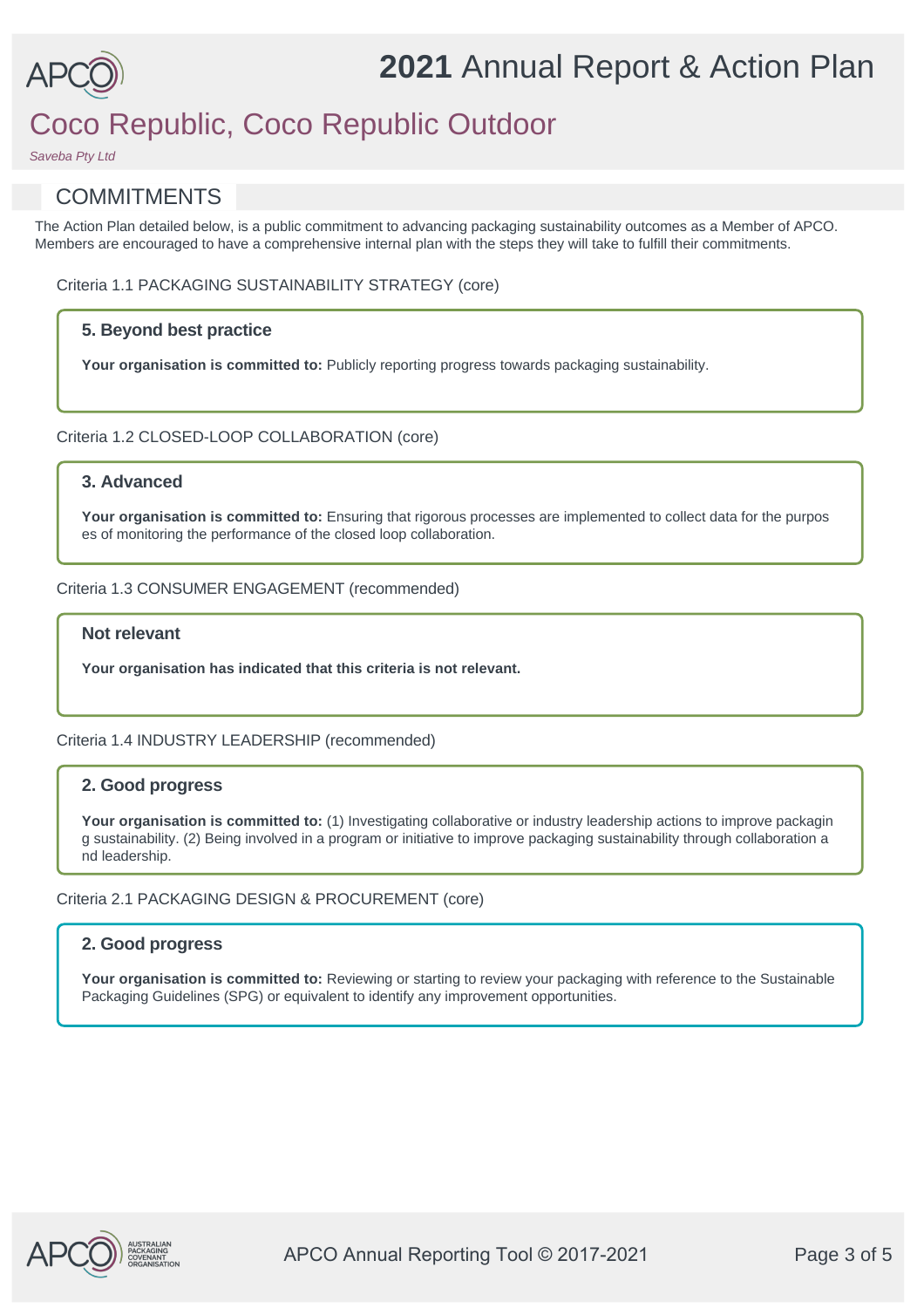

# Coco Republic, Coco Republic Outdoor

*Saveba Pty Ltd*

### **COMMITMENTS**

Criteria 2.2 PACKAGING MATERIALS EFFICIENCY (core)

#### **1. Getting started**

**Your organisation is committed to:** Developing a documented plan to optimise material efficiency.

#### Criteria 2.3 RECYCLED & RENEWABLE MATERIALS (core)

#### **2. Good progress**

**Your organisation is committed to:** Incorporating or optimising recycled and/or renewable content in up to 20% of pr oducts.

#### Criteria 2.4 POST-CONSUMER RECOVERY (core)

#### **4. Leading**

**Your organisation is committed to:** Having more than 50% of primary packaging be recoverable through existing po st-consumer recovery systems and achieving the highest potential environmental value.

#### Criteria 2.5 CONSUMER LABELLING (recommended)

#### **Not relevant**

**Your organisation has indicated that this criteria is not relevant.**

Criteria 2.6 PRODUCT-PACKAGING INNOVATION (recommended)

#### **Not relevant**

**Your organisation has indicated that this criteria is not relevant.**

Criteria 3.1 BUSINESS-TO-BUSINESS PACKAGING (core)

#### **1. Getting started**

**Your organisation is committed to:** Developing a plan or investigating opportunities to reduce the amount of single-u se business-to-business (B2B) packaging used internally or sent to customers.